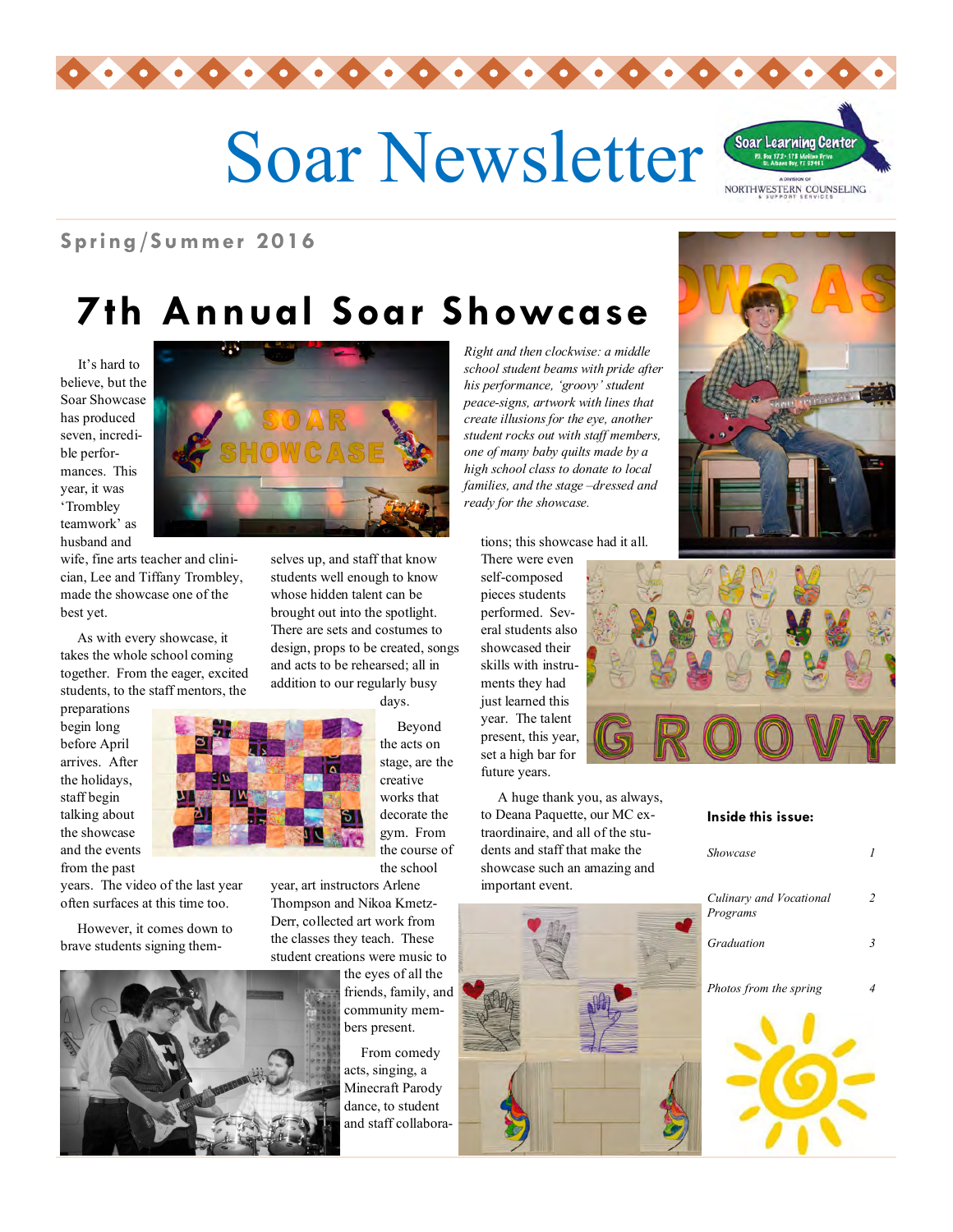

### **Culinary Connection and Cooking Classes**

 A true staple not only for our school, but the NCSS agency, is our culinary program. This year, four students were members of Culinary Connection, while five comprised the Intro to Cooking class. These students worked hard every day learning skills in the kitchen, but also preparing top-notch food for events and celebrations.

 From baking and decorating 500 shamrock cookies for staff appreciation day, creating a

breakfast for Vocational Rehab, the spread of sweet and savory treats for both the Soar Showcase and graduation, the annual Soar BBQ, their usual monthly board meetings and Friday lunches, you could say they keep busy!

 Not only do students learn the tricks and tips for cooking the food, but they develop strong interpersonal skills while

they serve their creations. By distributing their meals and treats within the community, they easily see the positive power that can be found within sharing your skills with others.

## **Vocational Programming**

 Thanks to the hard work of our students and Claire Thompson, there was a great deal of vocational training and employment this year. Due to the continued funding of a grant through Vocational Rehab, our students are able to gain valuable experience in a variety of employment sites.

 This year and summer, some of the sites we would like to thank are: The Damn Diner, Arrowhead Golf Course, Burton Island Bistro, St. Albans Bay, St. A. Auto, and Hardack. Students from our LEAP program have also been training at the St. Albans Town Office, completing clerical work, and also Hannaford, working in the grocery and maintenance de-



For several of our

partments. We also had a group of students work diligently cleaning up the bay after severe storms passed through.

students, these training opportunities have been so successful that they have been offered employment independently by their placements. We congratulate these students and again, thank our community businesses.

 This summer, we have 16 students participating in the summer vocational training program.

#### **The Soar Sugaring Season**

 Despite the mild winter, Soar had the most successful sugaring season to date! With the most taps of all our years, 180 total, we produced 23.5 gallons of syrup. Our first year boiling, we made 22 gallons, but have yet to come close to that number since.



 Sugaring season is a school-wide effort. All of the classes helped with tapping, collecting, boiling, and related activities that can be designed around sugaring. Mrs. Mock's math class collected data to try and determine the best location and trees from the areas we

tapped. Hopefully, this information will help guide our plans for next year. Although we use our grounds and trees, we need to thank Eli and Dina Hakey for graciously allowing us to also tap trees on their property.

 With the syrup collected this year, care packages were made for graduating seniors. Not only did the gift include our Soar Maple Syrup, but it also had samples of our spaghetti sauce, pickles, and pepper jelly (all products from our garden).

 With a new number to beat, we hope next year is just as successful.

#### Recipe Corner

Amish Ginger Cookies

#### Ingredients:

3/4 cup butter, softened 1 cup granulated sugar 1 egg 1/4 cup unsulfured molasses 2-1/2 cups all-purpose flour 1 teaspoon ground ginger 1 teaspoon ground cloves 1 teaspoon ground cinnamon 1-1/2 teaspoon baking soda white or colored sanding sugar, for decorating (can use regular granulated sugar)

#### Directions:

Preheat oven to 350°F. In a mixing bowl, beat together butter and 1 cup sugar until creamy. Add egg and molasses; beat until combined. Add the remaining ingredients and mix until well combined. Roll dough into 1-inch balls and roll in the extra granulated sugar. Place balls on ungreased baking sheet. Bake for 7 - 9 minutes until barely turning brown. Allow to cool for 5 minutes on baking sheet and then remove to wire racks to cool completely.

From: christmas-cookies.com

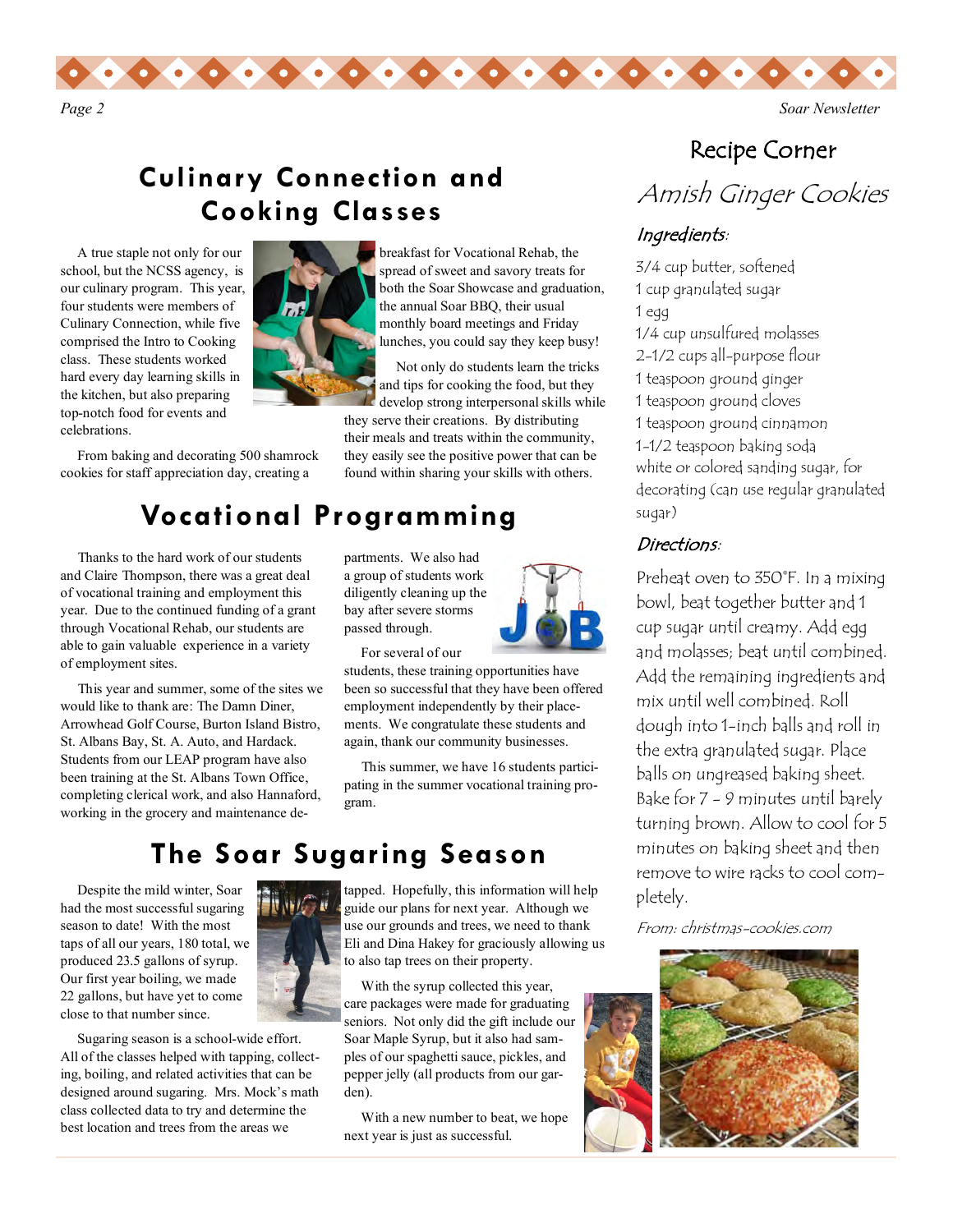*Soar Newsletter Page 3*



 This year, our graduation ceremony was packed with speakers, awards, transitioning students, and graduates. With five students (four from our high school and one from the LEAP program) graduating, there was much to celebrate.

After Mr. Bom-

bard welcomed our graduates, families, and friends, Tom Murphy addressed the community. Tom is a local business owner and co-

developer of Sweethearts and Heroes, an antibullying group. He is also a successful MMA fighter. By discussing his childhood and difficulty in school, even being told he would end up in jail, he made clear that it is truly in our power and control to determine where we go in life. Pushing ourselves, never giving up, and accepting that success takes hard work, were all points that

Tom made very clear. He also talked about finding our strengths, no matter how big or small, and finding ways to help others with those strengths we've been given.

Also a point that brought out chuckles from



the audience, but was nothing short of the truth, was the parallel that exists between having commitment and taking a shower. Like showering everyday, if you don't commit to your goals, you will stink!

 We were honored to have such a powerful speaker share inspiring words with us.

 Also inspiring, were the number of students with outstanding and perfect attendance this year. Six students had near perfect attendance, while four students did not miss a single day of school this year.

 Honoring transitioning students is also part of our graduation ceremony, and this year, seven students deserved recognition. No matter how long their stay at SLC was,

> hard work and determination made transitioning back to their sending school possible. We congratulate these students and wish them all the best.

> > Before conferring

diplomas, we also present academic achievement awards and a vocational award. These are given to students that have shown perseverance, dedication, and a desire to learn in the classroom and community. These students impressed their teachers and

were role models for their peers. Several of these students were surprised with their award, and their reactions were priceless. All recipients should be very proud of their personal accomplishments.

 After an eighth grader shared a speech he wrote, the eighth graders received their certificates. Many of these students will be members of our high school next year.



 Finally, Mr. Bombard spoke about each graduate before presenting them with their high school diploma. Each senior has had an impact on the staff and students here, and they all have the potential to do great things.

 The graduation ceremony closed with a staff ensemble performing 'Celebration' with much of the crowd joining in.

We wish everyone a safe and fun summer.